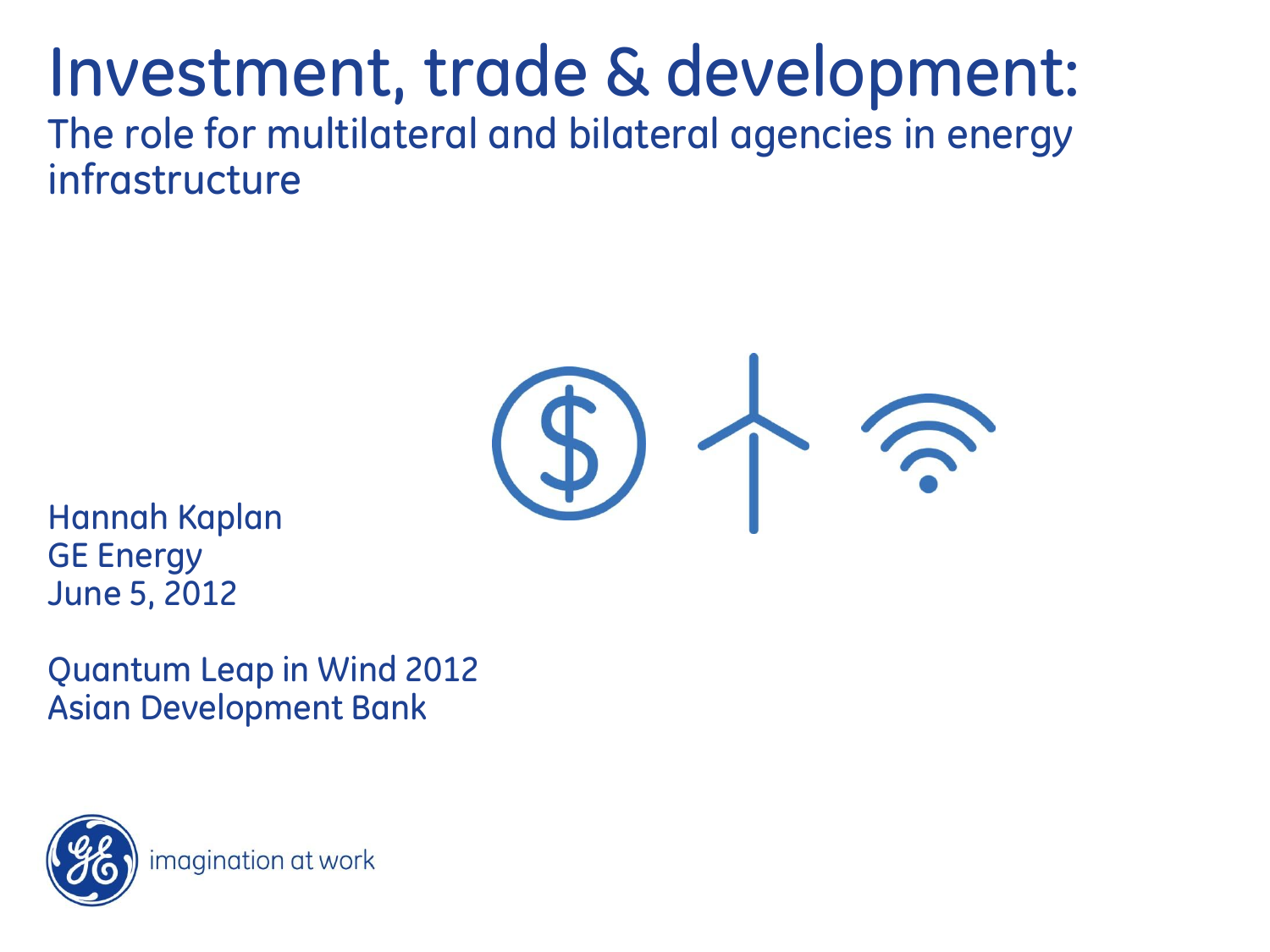# Support for energy projects

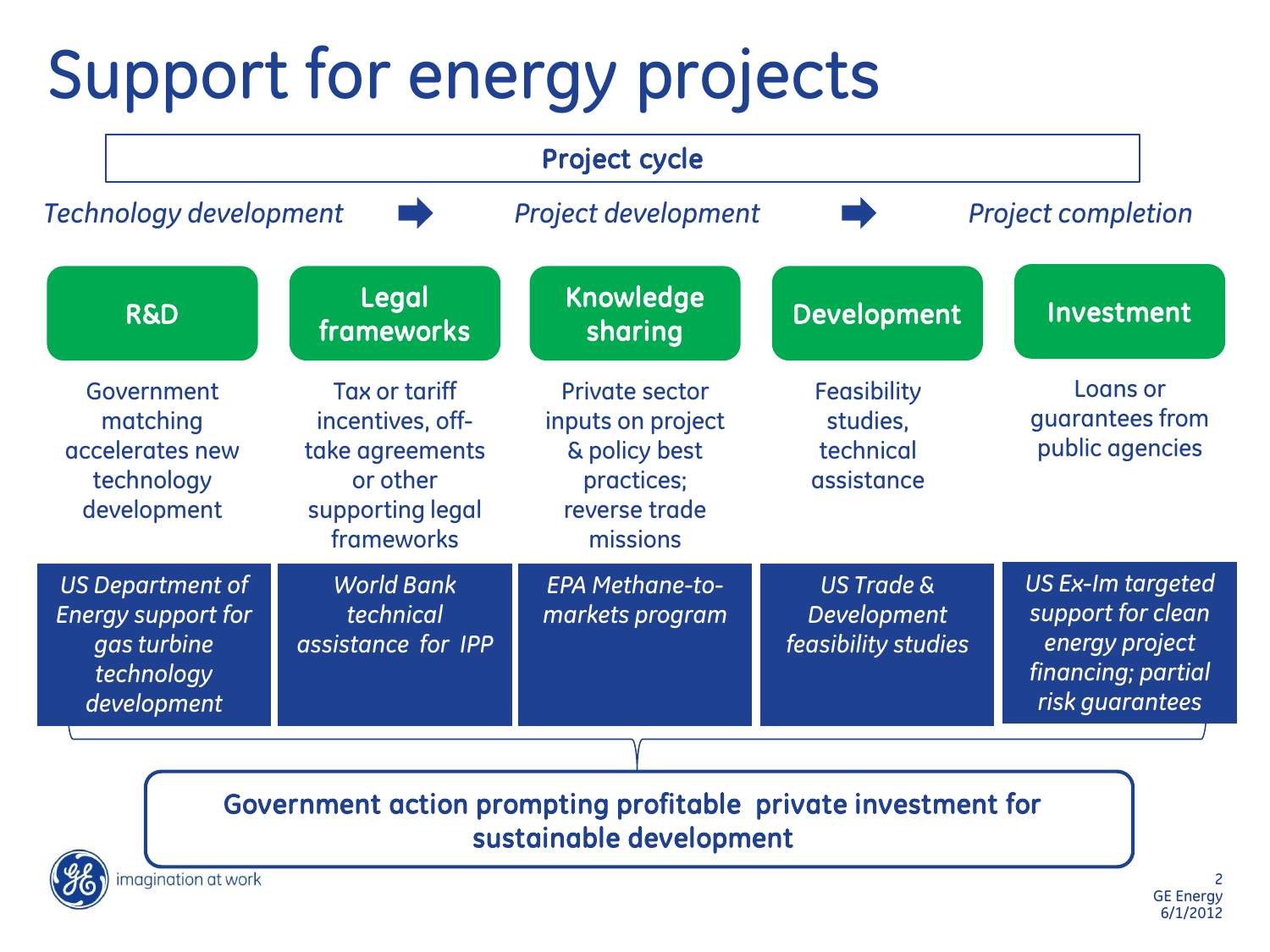# 5 challenges for energy in the developing world

□ Development of bankable projects □ Reliable government commitments  $\Box$  Scalability of pilot programs  $\square$  Services for remote/distributed sites **Local capacity** 

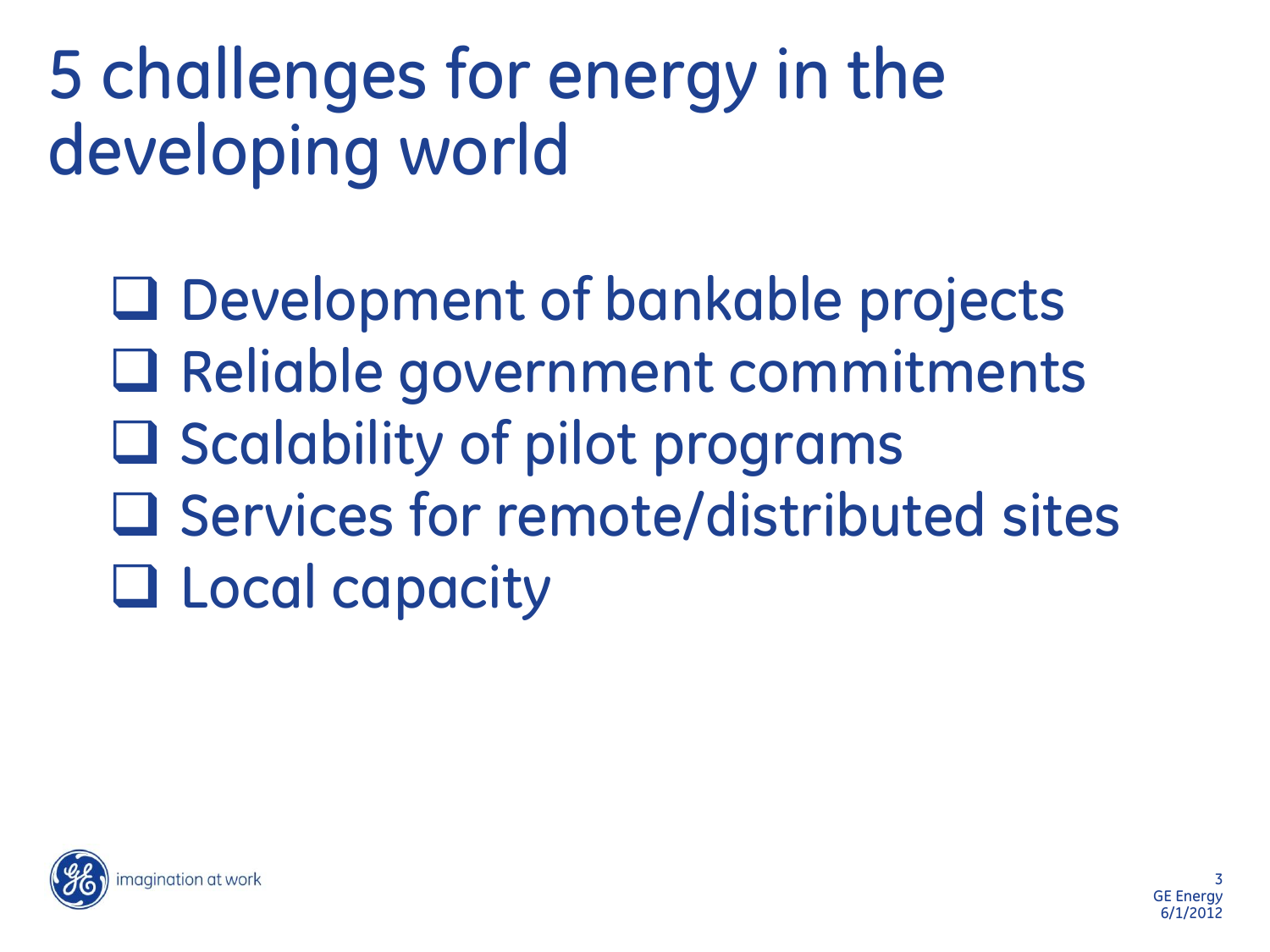## Energy and global trade Government intervention

#### Tariffs on cleaner energy

| <b>Gas turbine tariffs</b> |       | Wind turbine tariffs |       |
|----------------------------|-------|----------------------|-------|
| <b>Nigeria</b>             | 10.0% | <b>Mexico</b>        | 10.0% |
| <b>Russia</b>              | 10.0% | China                | 8.0%  |
| India                      | 7.5%  | S. Korea             | 8.0%  |
| S. Korea                   | 6.3%  | India                | 7.5%  |
| Canada                     | 4.8%  | <b>Russia</b>        | 5.0%  |
| E.U                        | 4.1%  | U.A.E.               | 5.0%  |
| China.                     | 3.0%  | E.U.                 | 2.7%  |
| U.S.                       | 1.3%  | U.S.                 | 1.3%  |
|                            |       |                      |       |



#### Tariff and non tariff barriers should be eliminated



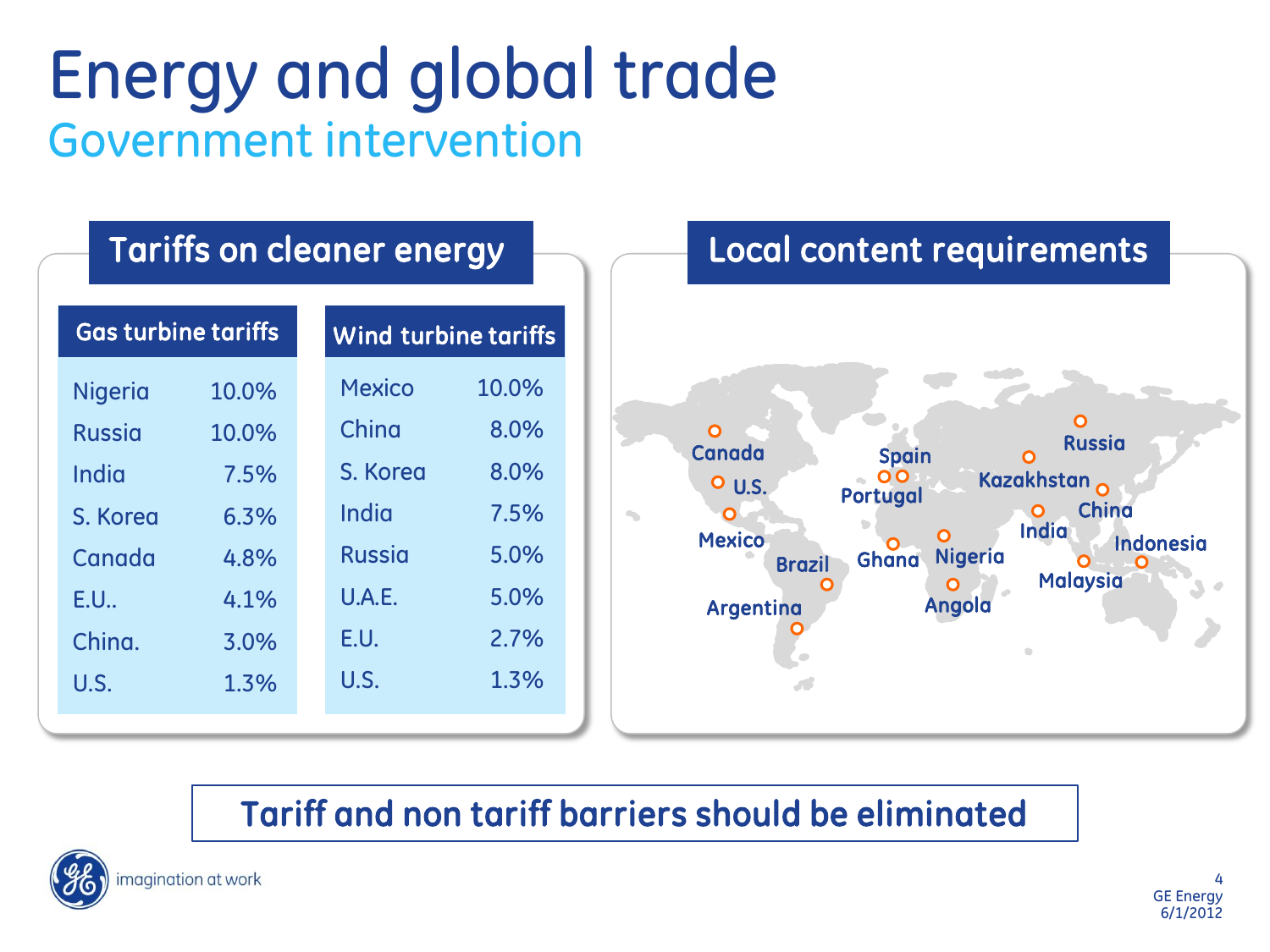## Mongolia wind IPP – Salkhit wind farm

#### *Project description*

- First wind farm planned in Mongolia 70 km outside Ulaanbaatar
- 50 MW project = 31 units  $\times$  1.6 MW, first units ship in 6/2012 (est)
- 5% of Mongolia's electricity usage
- Investment capital from EBRD, FMO, IFC, Newcom (private Mongolian conglomorate) and GE
- 26 year power purchase agreement with Mongolian government, at \$US 0.095/kWh
- GE field services engineers for first 5 years of project

| <b>R&amp;D</b>                                                                                                    | Legal<br><b>framework</b>                                                                                                           | <b>Knowledge</b><br>sharing                                                             | <b>Development</b>                                                                                                                       | Investment                                                                            |
|-------------------------------------------------------------------------------------------------------------------|-------------------------------------------------------------------------------------------------------------------------------------|-----------------------------------------------------------------------------------------|------------------------------------------------------------------------------------------------------------------------------------------|---------------------------------------------------------------------------------------|
| Wind<br>technology<br>development<br>with support<br>from<br>government<br>programs from<br>multiple<br>countries | Mongolia<br><b>National</b><br>Renewable<br><b>Energy Program</b><br>25% by 2020;<br><b>ADB support for</b><br><b>IPP framework</b> | <b>Asian</b><br><b>Development</b><br><b>Bank "Quantum</b><br>Leap in Wind"<br>program' | MCC support<br>through tariff<br>supplement for<br>project<br>, Wind<br>feasibility<br>studies<br>supported by<br><b>MDBs investors;</b> | <b>EBRD and FMO</b><br>investment in<br>wind farm, total<br>investment of<br>\$100 MM |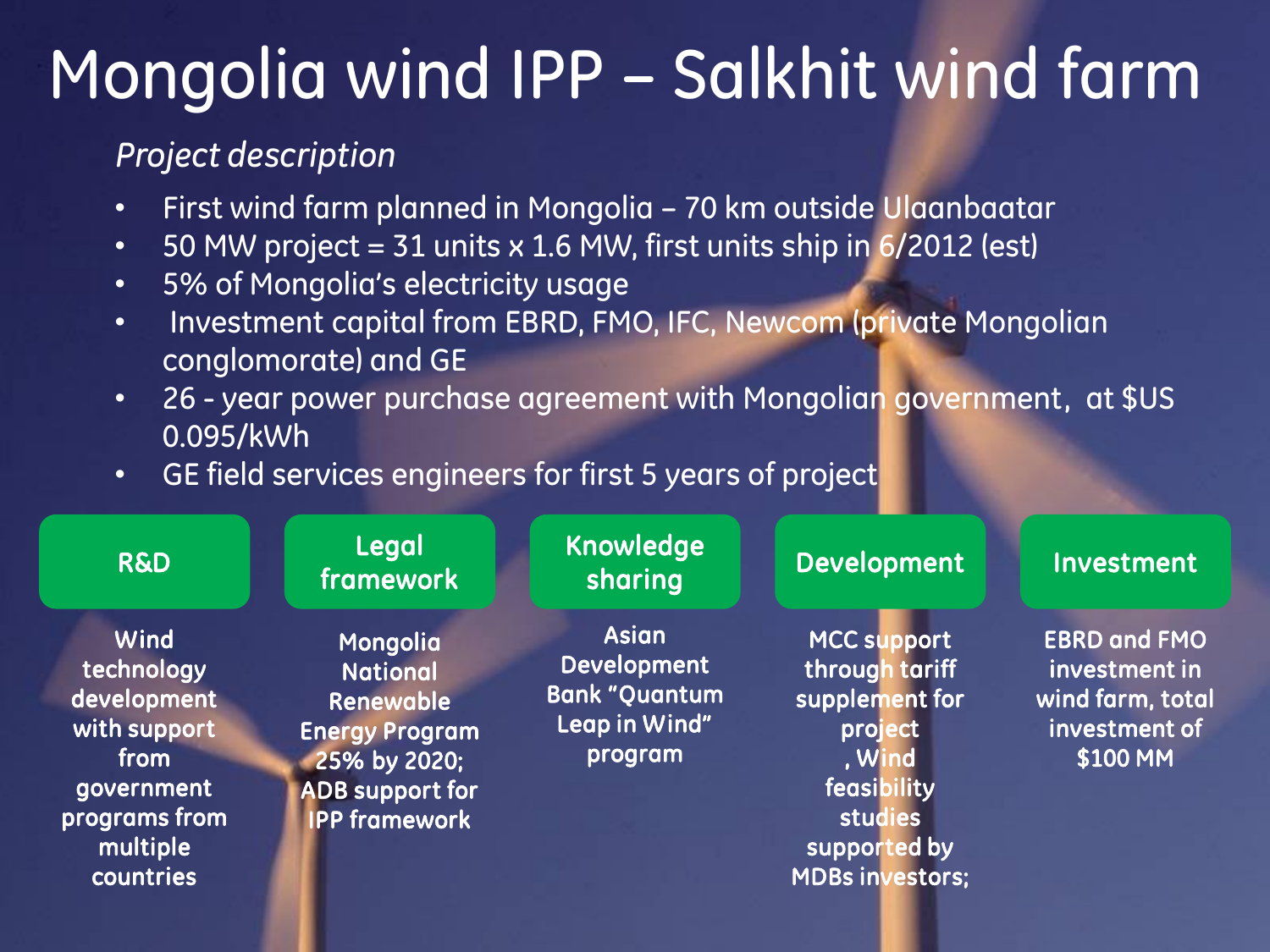## Lessons learned

- 1. Government role with private sector at all stages of project development
- 2. Government can cut project costs through trade policy
- 3. Services model is critical

### *Essentials*

 $\checkmark$  Project must be economically sustainable  $\checkmark$  Political will required to implement and maintain necessary policies